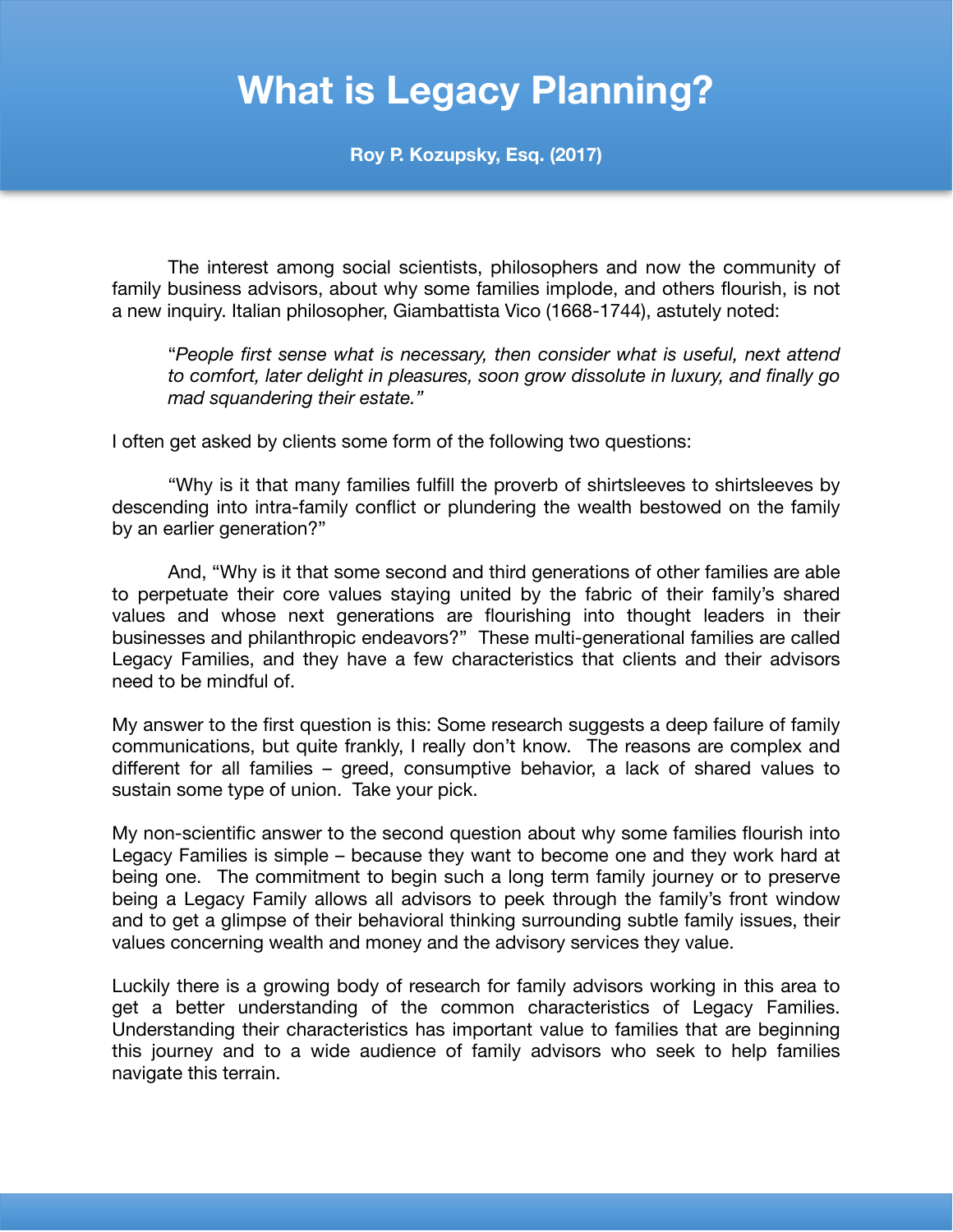So, what are the common threads of these Legacy Families?

First, Legacy Families understand that the true wealth and health of a family is not measured by the size of its balance sheet. The real assets of a family are its highly cherished individual members. Collectively they are the petrol in the tank propelling the commitment, innovation and growth for their collective enterprises.

Next, Legacy Families have taken the time to collaboratively think through their family's mission. These families understand that they must form a social compact reflecting their shared values and visions. Different generations will have behavioral traits and different visons making this process of listening to different voices critical. Mission is not defined in the traditional estate planning sense of how little is paid in estate taxes. Death and estate transfer taxes are indeed important to understand and plan for. Rather, Legacy planning asks a broader set of questions that these families want to explore related to the best practices, including governance strategies, family organization and goals to sustain its members, its businesses and its philanthropic enterprises over many generations.

"*These generative families have discovered that having family wealth is only the beginning. The question to be answered by each successive generation is, 'What do we want to do with the Family Wealth?' Each generation develops a shared purpose that motivates family members to become more than passive, disinterested consumers of the family wealth"*. (FN 1)

Many have observed that Legacy Families work very hard at thinking through these family issues: they understand that their chances of succeeding are directly proportional to the level of planning and execution. They hire the right attorneys and other advisors skilled and schooled in this area of family advisory work.

Another important element needs to be addressed in legacy planning – it is called "pruning". Not every family member may want to be part of this journey. Not every family member wants to share their assets – especially illiquid (non-voting) assets like family business interests whose value, if one is not working in the business, may be hard to quantify. This author's belief is that a family member's ability to monetize illiquid interests at a fair value is critical not only to the overall health of the entire family but also to reducing the likelihood of long term conflict. Too much time is spent by professionals in a one directional linear manner of planning – that of how to get something off your balance sheet to reduce taxes. But attention also needs to be paid to how a beneficiary (or trustee) can monetize the illiquid or business interests if they choose not to be part of the family's enterprise.